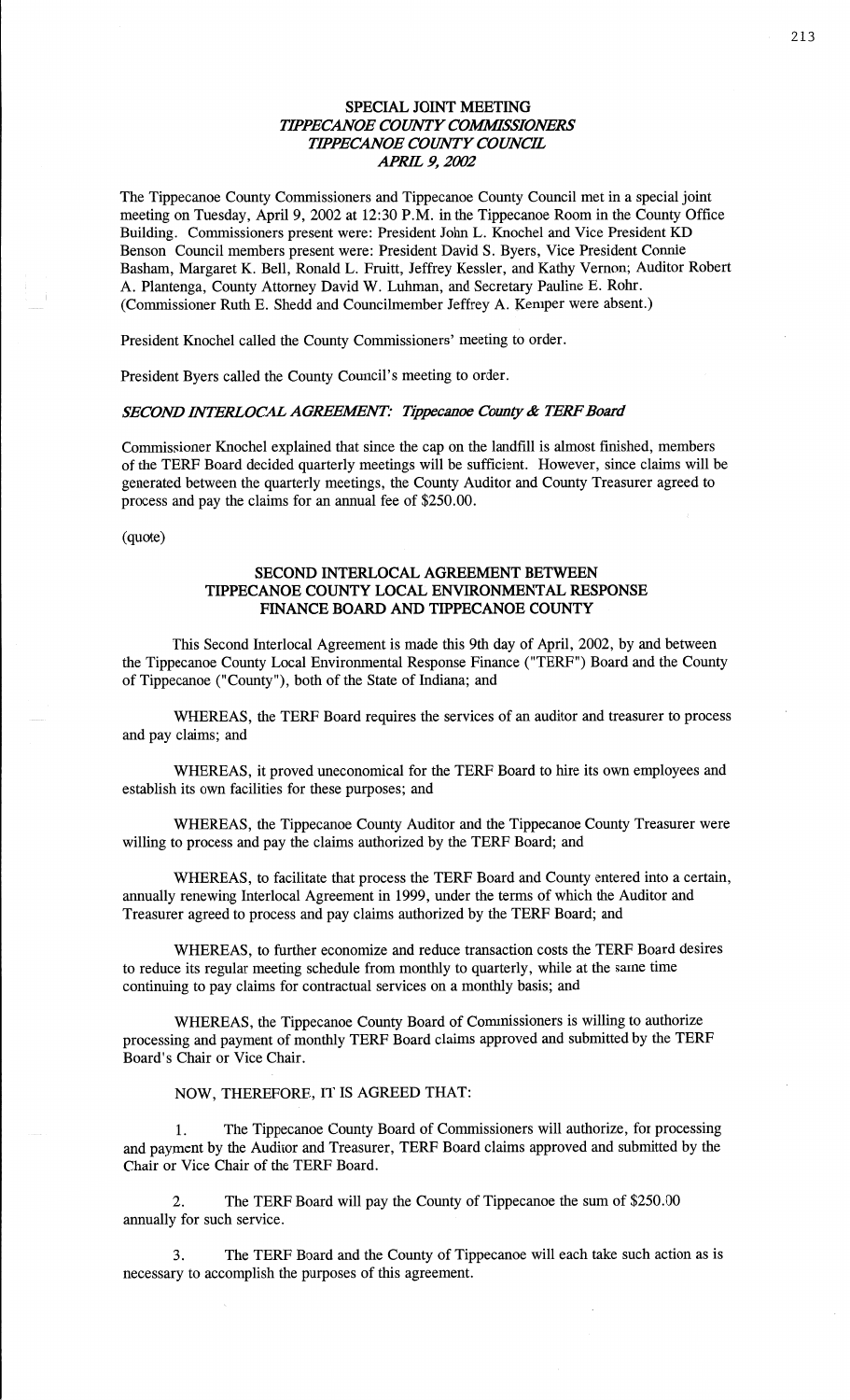**TIPPECANOE COUNTY BOARD** TERF BOARD BY: OF **COMMISSIONERS** 

John Knochel, President **/s/Dave Heath, Chair** 

K. D. Benson, Vice President /s/Sonya Margerum, Vice-Chair

**Ruth** Shedd, Member

**Attest:** 

Robert A. Plantenga, Auditor

**(unquote)** 

**0** Commissioner **Benson** moved to approve the **Second** Interlocal Agreement between Tippecanoe **County** Local Environmental Response Finance Board and Tippecanoe County, seconded by Commissioner **Knochel;** motion carried.

## *DISCUSSION* RE: *Zoning Enfomement Officer*

Councilmember Byers said he has **spoken** to citizens who think a review board **should** be **established** to hear appeals from citizens who have been cited by the Zoning Enforcement Officer, A1 Levy. Commissioner Benson responded that the appeals process is already in place through the Board of **Zoning** Appeals established by **law.** Commissioner Knochel admitted **that**  the current process is cumbersome and said **maybe** the appeals' **should** come to the **Commissioners' Office.** He thought **this** change would have to be instituted through the **Zoning Ordinance** Committee. Councilmember Kessler pointed out that Mr. **Levy's** job is to **enforce**  and he thinks people understand **when** they find out an ordinance is in place.

After it was established that Mr. Levy's investigations are usually the result of a complaint by **<sup>a</sup>** citizen **whose** identification is not required, Councilmember Byers **said** he **doesn't think**  anonymous complaints should be **accepted.** As a **Commissioners' appointee,** Mr. Levy **reports**  to **them** monthly.

-) Greg Guerrettaz, President of Financial Solutions and Tippecanoe County's Financial Consultant, entered the meeting.

Mr. Guerrettaz distributed draft **copies** of the 2002 **Business** Plan and **noted** two areas **that** are not covered:

- 1. Agency **funding** form.
	- **a** Jessica **Stein, Grant** Coordinator, has designed a form for agency **funding** for the **Council's** approval.
- 2. Policy (guidelines) for Economic **Development.** 
	- Currently only **zoning laws** and tax abatement guidelines are in writing.  $\Box$
	- **The County pays a membership fee to Greater Lafayette Progress to solicit** industry, but they **have** no written guidelines from the County.
	- Vision 2020 addressed Economic Development for governmental units as a mandate from the **community.**
	- 0 Our Mission Statement could be **expanded** to include successful uses of **EDIT Funds** and zoning ordinances that **have** advanced Economic Development.
	- Form a committee with Greater Lafayette Progress President Mike Brooks to **develop** guidelines stating What the County will consider **from** industry in order to **move** forward economically to gain quality **assessed** valuation.

**(quota)** 

## **TIPPECANOE COUNTY, INDIANA**

Comprehensive Financial Plan

**Conclusions**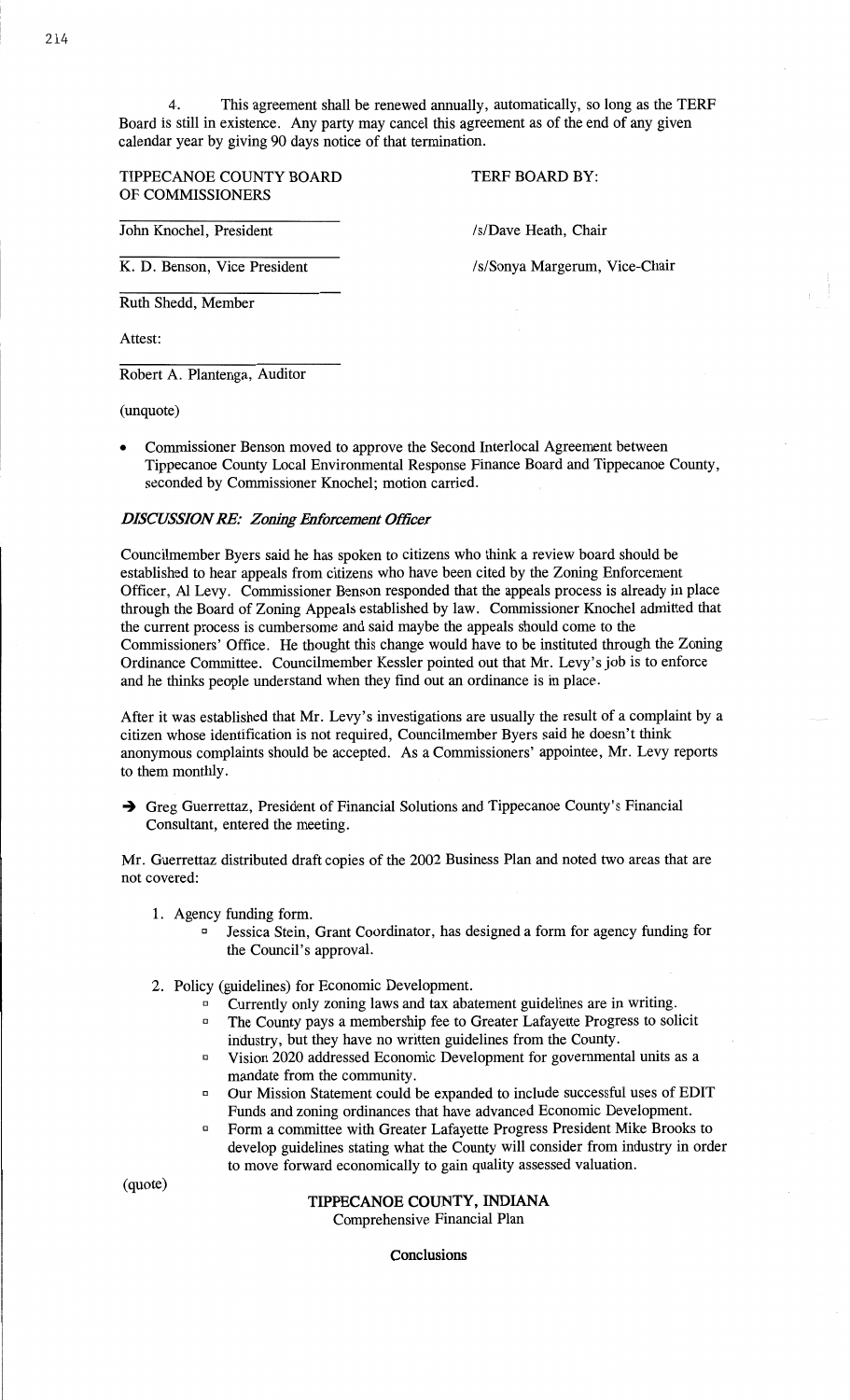#### *CIP:* **7716'** *Capital Enprovemcnt Plan*

*The* **Business Plan** *is* feasible, *but is* going *to* require creative *use of* revenues *and* debt. *The*  Funding **Plan** *in the* previous section *set out the* **means** *by* which *the CIP can be* funded. Here, *we* review *and* expand upon *the key* conclusions *we* **have** reached.

- *1. Continue fimding the Revolving Fund at the \$1, 000, 000 per year level to <sup>a</sup> balance of \$5, 000,000 to \$7,000,000*
- *2. 7716 County should begin to work toward the creation of a sewer district and <sup>a</sup> stomz water district with user fees. 771a fimding of this mandate from EDIT, 1'11 me long run, will put a hardship on other projects.*
- *3. GIS user fees should fimd GIS upgrades. If tbésc cannot raise enough funds, than the difi'erent departments that use GIS systems should 11p pay for the upgrades. The van'ous cities, which use GIS I'nfonnation, should also 11p support the upgrades. Selling 015 information to outside entities 1112 y generate fim'bcr fimds.*
- *4. 7711: County should continue the plan to address its credit ratings. This process wis year would involve we fozmal communication of this document to the rating agencies.*
- *5. 771a EDIT and CCD Funds Should formally recognize the minimum fimd balance ofcasb and invesancnts to serve as a bufiér between What's anticipated in the CIP and What occurs in reality.*
- $6.$  *The County should begin to work with County Associate to allow for the expenses associated With a new faciligl, such as tlzcjuvcnilc center ficilizjy, to be contained Within the maximum levy computation meg. Change needea)*
- *7. 7716 revenue enhancement comnu'ttee should fomalb/ meet twice each year before the budget process begins to review fees and changes.*
- *8. 7716 County should consider setting up an additional TIF area. 1711's area should be strategically set up to guide development and infiastmcturc in the area chosen.*
- *9. Me agency fimding process should be fonnalized and included as part of this plan.*
- *10. 7716 "Business Planning* " *process should continue each year as a formal process, as shown on the time line in Section 10*
- *11. Develop an economic incentive package to be included as pan of this "Plan " in the filture.*

### *Conclusions*

*We* believe that **this plan will** help *the* County **most** effectively *put its* **funds** *to* work implementing *the* capital improvements *on its* "Wish List". *The* County **must** strive *to be* sure **that** *the* **fiscal ramifications** *are* understood before **financial** strategies *are put* into **effect.** *We*  strove *to* clarify *the* fiscal impact *of our* suggested financial strategy.

#### **(unquote)**

### **NEXT MEETING**

*The* **next** meeting *is* scheduled *for* **Noon,** Tuesday, *May 14,* 2002 *in the* **Tippecanoe Room** *in the*  County Office Building.

## *COMWSSIONERS ADJOURNED*

**0** Commissioner Benson moved *to* **adjourn,** seconded *by* Commissioner **Knochel;** motion carried.